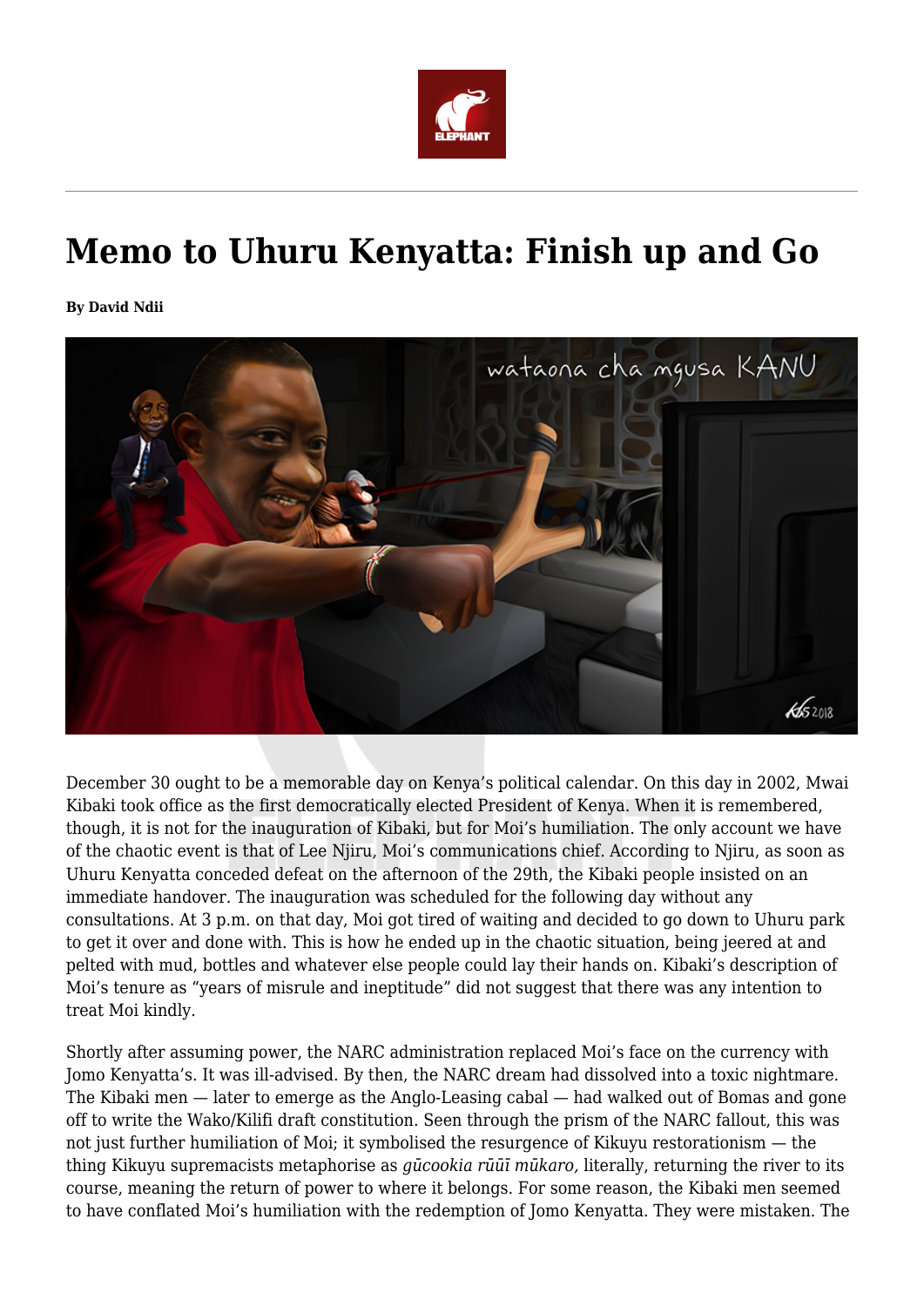rejection of Uhuru Kenyatta in the presidential bid in Central Kenya was, in part, antipathy towards his father's rule which had already cost him the Gatundu parliamentary seat in 1997. *Kaī tūgūthīnjīra hiti keerī?* (are we to slaughter our goat for hyenas a second time?), people would ask.

A decade later the humiliation was invoked in conversations that would have seemed completely unrelated — the constitutional debate on the features Kenyan currency should have. It is these sentiments that informed the constitutional provision that outlaws portraits of individuals on the currency. So there was considerable disquiet in many quarters recently when new notes revealed a disingenuous way of keeping Kenyatta's image on the currency — his statue prominently in the foreground of the Kenyatta International Conference Centre. There are many arresting images of the KICC that do not feature the statue. The State will no doubt seek, and may find defense in legal interpretation, but it is not lost on anyone that the intention is to defeat the spirit of the Constitution. The timing is awful.

I was at a social gathering in Kiambu recently where the dismay and disillusionment with Uhuru Kenyatta hovered over the otherwise succulent goat ribs and aged single malts like the smell of stale beer. The question was raised as to how the gathering would like their sentiments conveyed to Kenyatta. The "session chairman" distilled the sentiments aired into a four-point message: *Andū mena thīna mūno* (the people are suffering a lot); *Ee toro ta Njoramu* (he slumbers like the biblical Joram); *Nītūmenyete nī mūkoroku ta ithe* (we have learned he is as greedy as his father); *Nī gūtee* (we wasted our votes).

Seemingly unaware of these undercurrents in his backyard, or perhaps all too aware of them, Kenyatta recently appeared at a public gathering where — forgetting that he is the president of all Kenyans — he unleashed a diatribe in Kikuyu, repeatedly addressing the gathering as *"andū aitū"* ("our people"), and assuring them that he was on top of things. I gather that the outburst was triggered by his deputy arriving at the meeting fashionably late. We witnessed the same thing happen at Kenneth Matiba's funeral service in Murang'a when Kenyatta came out guns blazing. But his outburst at the Akorino event is of far greater significance.

I was at a social gathering in Kiambu recently where the dismay and disillusionment with Uhuru Kenyatta hovered over the otherwise succulent goat ribs and aged single malts like the smell of stale beer.

The Uhuru-Ruto political pact was sold to the Kikuyu as a peace treaty that would shield the Kikuyu diaspora in the Rift Valley from politically motivated violence — a homegrown solution for which the Kikuyu sacrificed justice for the victims of the 2007/8 post-election violence. The Akorino community has a large presence in the Rift Valley epicenters of political violence. With their distinctive white turbans, this insular, exclusively Kikuyu sect, is a vulnerable, easy target. During Ruto's trial at the International Criminal Court, evidence was adduced that the Akorino were specifically targeted using the euphemism "plucking mushrooms." Ruto was personally implicated in the incitement and his defiant arrival at the Akorino meeting would have been unsettling for both Kenyatta and the Akorino — it was as if he had showed up to remind them that they have a deal, and that choices have consequences. Kenyatta, who is not given to introspection or self-restraint, let rip.

The Kenyatta-Ruto succession is the third chapter in the Kikuyu-Kalenjin land-for-power pact which began with the co-option of KADU into the Government, bringing Moi into the centre of power at the expense of Oginga Odinga. In 1967 Moi was elevated to the vice-presidency at the expense of more capable leaders — notably Tom Mboya. Prof. Anyang Nyong'o recalls asking Lee Kwan Yew for his thoughts on how Singapore's and Kenya's development trajectories diverged, to which Lee Kwan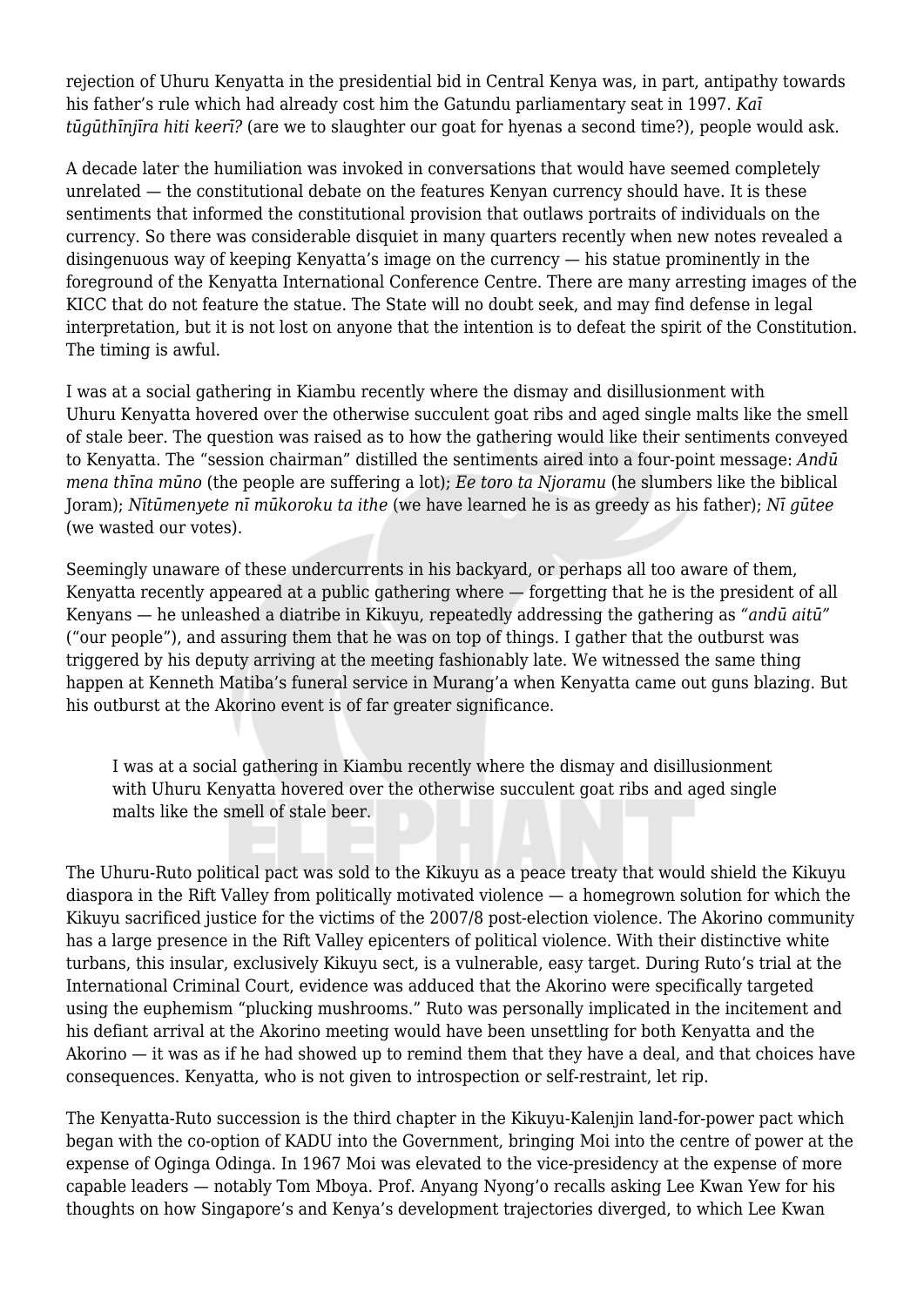Yew quipped that we had killed Mboya. The deal with Moi facilitated the migration of the Kikuyu peasantry into the Rift Valley, which in turn enabled Kenyatta and other wealthy Kikuyu notables to acquire for themselves the migrants' more valuable ancestral lands in central Kenya.

The Uhuru-Ruto political pact was sold to the Kikuyu as a peace treaty that would shield the Kikuyu diaspora in the Rift Valley from politically motivated violence — a homegrown solution for which the Kikuyu sacrificed justice for the victims of the 2007/8 post-election violence

Then came the Kenyatta succession intrigues that can be said to have begun with Mboya's assassination and the Gatundu oathing ceremonies that sought to ensure that *"biki biki itigakīra Chania* (the motorcycle outriders will never cross the Chania River, meaning that power would remain in Kiambu). The machinations ranged from an attempt at constitutional change to preclude the Vice President from assuming power in the event of the president's death (that elicited Charles Njonjo's decree purporting to criminalise imagining the death of the president) to the more sinister *Ngoroko* affair, a hit squad embedded in the anti-stock theft police unit suspected to have been meant to assassinate or otherwise incapacitate Moi when Kenyatta died. The scheme was predicated on Kenyatta dying in Nakuru, his favourite retreat, in which case the schemers would have been the first to know. But Kenyatta died at the Coast.

It is now clear that, for whatever reason, Kenyatta and the interest groups he represents have decided that it is not in their interest that he be succeeded by William Ruto. What is unclear is whether there is a Plan B because Plan A, a corruption takedown, is not working. There is only one way to make it work and that is to convict Ruto for corruption. But such is the obsession with neutralising him that they just could not resist the opportunity to weaponise the change of currency notes for a financial takedown. It is believed that a sizeable chunk of William Ruto's seemingly inexhaustible political war chest is hoarded in cash that he may not be able to convert to the new currency, in effect rendering the stash valueless.

Prof. Anyang Nyong'o recalls asking Lee Kwan Yew for his thoughts on how Singapore's and Kenya's development trajectories diverged, to which Lee Kwan Yew quipped that we had killed Mboya

Article 262 (34) of the Constitution — the transitional provision relating to the currency change states that "Nothing in Article 231 (4) affects the validity of coins and notes issued before the effective date." Conflating the currency change mandated by the Constitution with this purported war on money laundering has left Ruto's takedown hostage to the interpretation of this provision by the courts. But even the presumption that repudiating the cash hoards will cripple Ruto financially, and that crippling him financially will neutralise him politically, is wishful thinking. Uhuru Kenyatta's anti-Ruto schemes are evidently as hare-brained as his father's acolytes' ill-fated anti-Moi schemes. And like Moi before him, the longer he survives this onslaught, and the more Uhuru Kenyatta reverts to type — ethnic chauvinism, contempt, dynastic privilege and arrogance of power — the stronger Ruto becomes.

The Kenyatta-Ruto succession is the third chapter in the Kikuyu-Kalenjin land-for-power pact which began with the co-option of KADU into the Government, bringing Moi into the centre of power at the expense of Oginga Odinga. In 1967 Moi was elevated to the vice-presidency at the expense of more capable leaders — notably Tom Mboya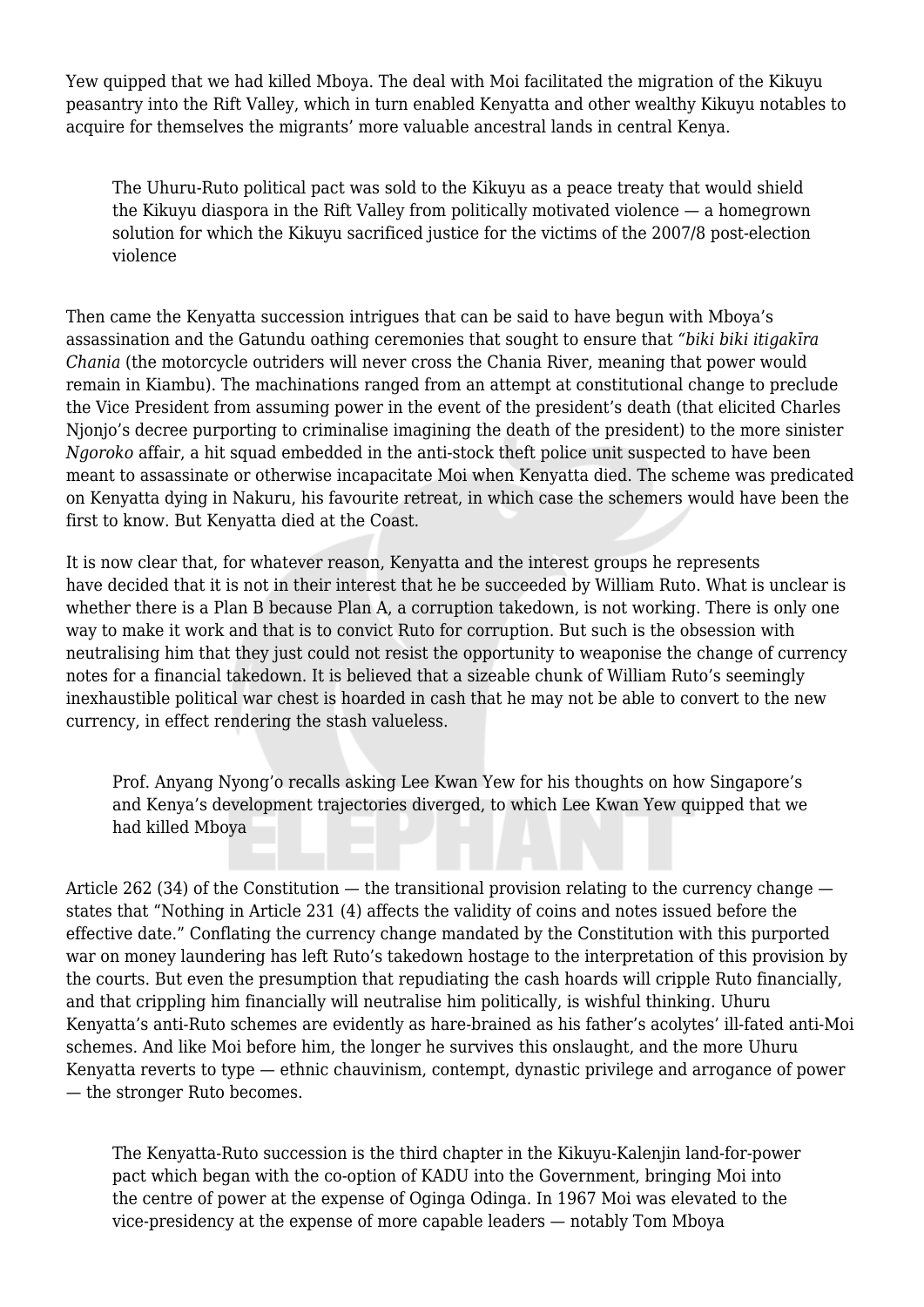In their "handshake" memorandum, titled "Building Bridges to a New Kenyan Nation," Uhuru Kenyatta and Raila Odinga promised to lead the nation in correcting the sins of their fathers:

We are grateful for our fathers, we stand on their shoulders. Yet we can also see that the promise of our nation has not been met as fully as it should have been; we know there are different measures our founding fathers should have taken as they forged this young nation. H.E. President Uhuru Kenyatta and H.E. Raila Odinga are the two leaders who symbolise the many ways in which the country has gone full circle in its divisions. Intent on not witnessing the country suffer similar future cycles of the same tribulations it has since 1963, they are determined to offer the leadership that prevents future generations inheriting dangerous divisions and offer them a path to a bright future for all.

We have seen none of this. What we see instead is the same shameless politics of self-preservation, cynical ethnic mobilisation, arrogance of power and that quintessential Kenyatta disease — greed.

It has recently emerged that Uhuru Kenyatta is exerting pressure on the government to prioritise the upgrading of the Nairobi Eastern by-pass specifically to benefit the Northlands satellite city project on one of the family's expansive, dubiously acquired, land holdings. Last week, the official State House twitter handle [@StateHouseKenya](https://twitter.com/StateHouseKenya) was promoting Stawi, the lending platform fronted by the Commercial Bank of Africa, the Kenyatta family bank featured in this column some weeks ago. The Central Bank Governor — who is now doubling up as CBA's chief marketing officer — lied to the public that Stawi will provide cheap credit to small businesses at an interest rate of 9 per cent per year, while in truth, the cost of the loans as measured by the annual percentage rate (APR) averages 35 per cent, and is no different from other digital lenders in the market. Corruption could not be more egregious.

In their "handshake" memorandum, titled "Building Bridges to a New Kenyan Nation," Uhuru Kenyatta and Raila Odinga promised to lead the nation in correcting the sins of their fathers

Yet some Kenyans continue to cling to the hope that he is fighting corruption. Uhuru is not fighting corruption. He is fighting Ruto. And he no longer bothers to hide the fact that he is using state power, his office and public resources to further his private business interests. Much of what we are seeing from him suggests that he may be under the impression that the "Kenya" in Kenyatta is proprietary. One of the sins of the fathers is the personality cult that Uhuru Kenyatta is hell-bent on perpetuating by retaining his father's image on our currency, against the letter and spirit of the constitution he has sworn to defend. But all is not lost. By showing us the middle finger, Uhuru Kenyatta has ensured that there will come a time to do unto Kenyatta what was done to Moi. And when the music starts, it will not stop at the currency — streets, airports and universities will be fair game.

Having floundered on providing the promised leadership  $-$  no surprises there  $-$  the handshake is now clinging onto the hope of constitutional amendments to either exclude or neutralise Ruto, a scheme reminiscent of the 1966 Limuru KANU Conference constitutional amendments that replaced the deputy party leader's position with eight regional vice presidents, in effect ending Oginga Odinga's chances of succeeding Kenyatta. This constitutional amendment scheme is now a poisoned chalice. We say in Gikuyu, *mbūri igūthinjwo ndionagio kahiū* (one does not approach a goat for slaughter with the knife in full view).

We have seen none of this. What we see instead is the same shameless politics of self-